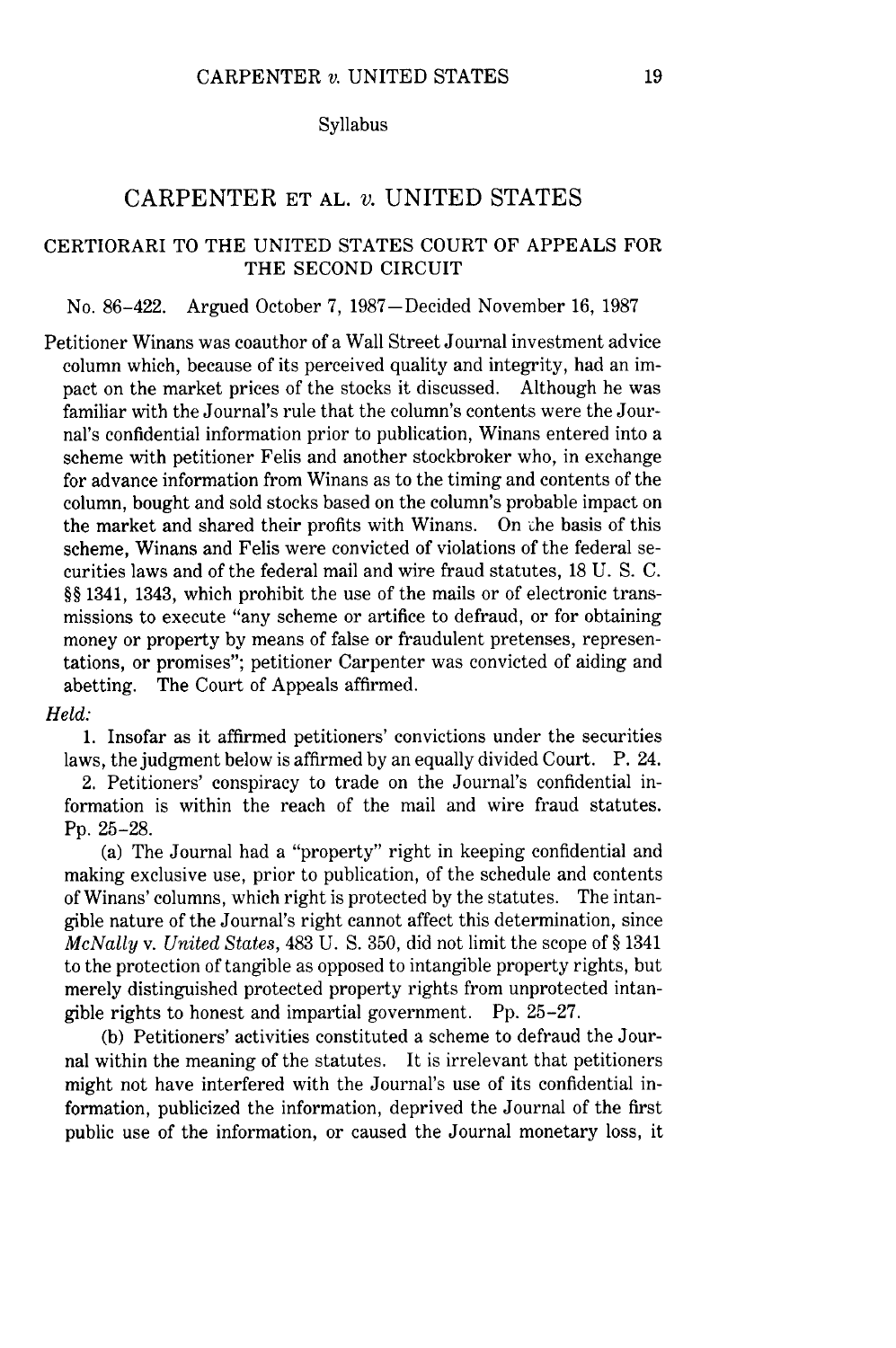#### OCTOBER TERM, 1987

#### Opinion of the Court 484 U.S.

being sufficient that the Journal has been deprived of its important right to exclusive use of the information prior to disclosing it to the public. The argument that Winans' conduct merely violated workplace rules and did not amount to proscribed fraudulent activity is untenable, since §§ 1341 and 1343 reach any scheme to deprive another of property by means of fraud, including the fraudulent appropriation to one's own use of property entrusted to one's care by another. Here, Winans violated his fiduciary obligation to protect his employer's confidential information by exploiting that information for his personal benefit, all the while pretending to perform his duty of safeguarding it. Furthermore, the evidence strongly supports the conclusion that each of the petitioners acted with the required specific intent to defraud. Pp. 27–28.

(c) Petitioners' contention that the use of the wires and the mail to print and send the Journal to its customers is insufficient to satisfy the statutory requirement that the mails be used to execute the scheme at issue is rejected. Circulation of the column to Journal customers was not only anticipated but was an essential part of the scheme, since there would have been no effect on stock prices and no likelihood of profiting from the leaked information without such circulation. P. 28.

791 F. 2d 1024, affirmed.

WHITE, J., delivered the opinion for a unanimous Court as to holding number 2, above.

*Don D. Buchwald* argued the cause for petitioners. With him on the briefs were *Jed S. Rakoff, Howard W. Goldstein, James Niss, E. Michael Bradley, I. Scott Bieler,* and *Alan R. Kaufman.*

*Solicitor General Fried* argued the cause for the United States. With him on the brief were *Assistant Attorney General Weld, Deputy Solicitor General Cohen, Charles A. Rothfeld, Daniel L. Goelzer, Paul Gonson, Jacob H. Stillman, Rosalind C. Cohen,* and *Katherine Gresham.\**

JUSTICE WHITE delivered the opinion of the Court.

Petitioners Kenneth Felis and R. Foster Winans were convicted of violating § 10(b) of the Securities Exchange Act of

*<sup>\*</sup>Benjamin W. Heineman, Jr.,* and *Carter G. Phillips* filed a brief for the Reporters Committee for Freedom of the Press et al. as *amici curiae* urging reversal.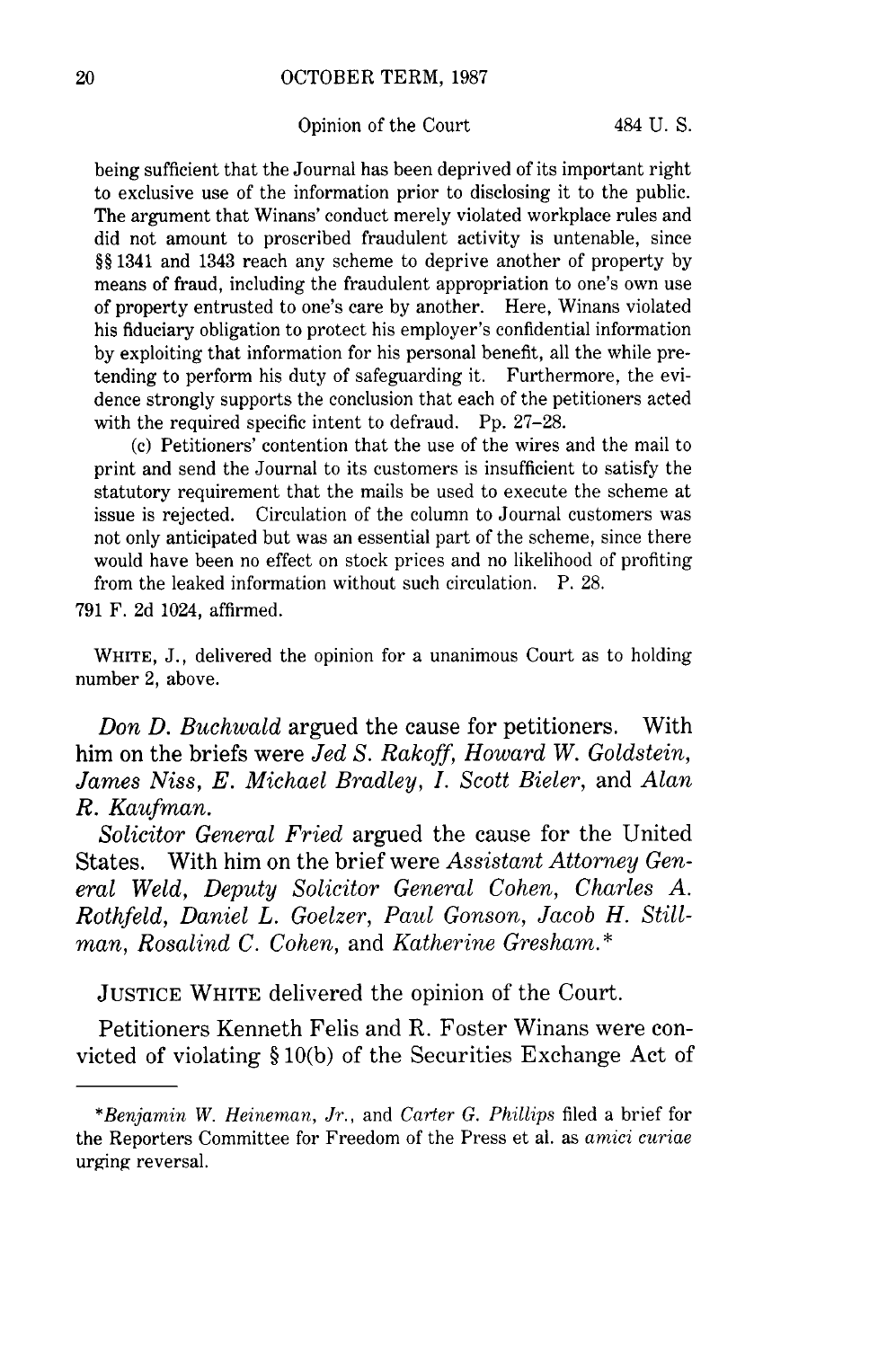### 19 Opinion of the Court

1934, 48 Stat. 891, 15 U. S. C. § 78j(b),' and Rule 10b-5, 17 CFR § 240. 10b-5 (1987).1 *United States* v. *Winans,* 612 F. Supp. 827 (SDNY 1985). They were also found guilty of violating the federal mail and wire fraud statutes, 18 U. S. C. §§1341,<sup>3</sup> 1343,<sup>4</sup> and were convicted for conspiracy under 18

"It shall be unlawful for any person, directly or indirectly, by the use of any means or instrumentality of interstate commerce or of the mails, or of any facility of any national securities exchange-

"(b) To use or employ, in connection with the purchase or sale of any security registered on a national securities exchange or any security not so registered, any manipulative or deceptive device or contrivance in contravention of such rules and regulations as the [Securities and Exchange] Commission may prescribe as necessary or appropriate in the public interest or for the protection of investors."

**I** Rule **10b-5** provides:

"It shall be unlawful for any person, directly or indirectly, by the use of any means or instrumentality of interstate commerce, or of the mails or of any national securities exchange,

"(a) To employ any device, scheme, or artifice to defraud,

"(b) To make any untrue statement of a material fact or to omit to state a material fact necessary in order to make the statements made, in the light of the circumstances under which they were made, not misleading, or

"(c) To engage in any act, practice, or course of business which operates or would operate as a fraud or deceit upon any person,

"in connection with the purchase or sale of any security."

**I** Section 1341 provides:

"Whoever, having devised or intending to devise any scheme or artifice to defraud, or for obtaining money or property by means of false or fraudulent pretenses, representations, or promises, or to sell, dispose of, loan, exchange, alter, give away, distribute, supply, or furnish or procure for unlawful use any counterfeit or spurious coin, obligation, security, or other article, or anything represented to be or intimated or held out to be such counterfeit or spurious article, for the purpose of executing such scheme or artifice or attempting so to do, places in any post office or authorized depository for mail matter, any matter or thing whatever to be sent or delivered by the Postal Service, or takes or receives therefrom, any such matter or thing, or knowingly causes to be delivered by mail according to the direction thereon, or at the place at which it is directed to be delivered by the person to whom it is addressed, any such matter or thing, shall be fined not more than \$1,000 or imprisoned not more than five years, or both."

*[Footnote 4 is on p.* 22]

<sup>&#</sup>x27;Section 10(b) provides: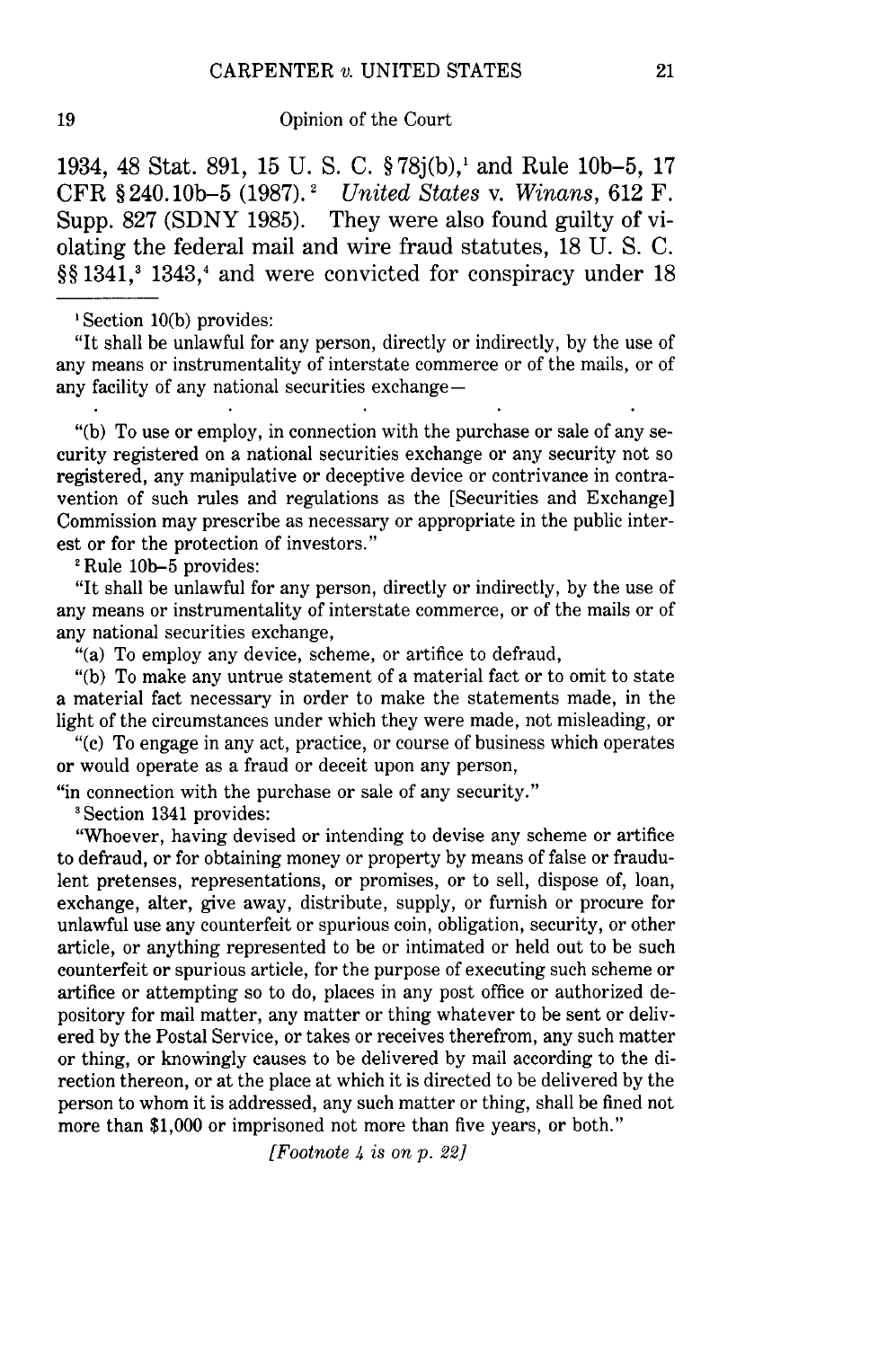U. S. C. § **371.5** Petitioner David Carpenter, Winans' roommate, was convicted for aiding and abetting. With a minor exception, the Court of Appeals for the Second Circuit affirmed, 791 F. 2d 1024 (1986); we granted certiorari, 479 U. S. 1016 (1986).

**I**

In 1981, Winans became a reporter for the Wall Street Journal (the Journal) and in the summer of 1982 became one of the two writers of a daily column, "Heard on the Street." That column discussed selected stocks or groups of stocks, giving positive and negative information about those stocks and taking "a point of view with respect to investment in the stocks that it reviews." 612 F. Supp., at 830. Winans regularly interviewed corporate executives to put together interesting perspectives on the stocks that would be highlighted in upcoming columns, but, at least for the columns at issue here, none contained corporate inside information or any "hold for release" information. *Id.,* at 830, n. 2. Because of the "Heard" column's perceived quality and integrity, it had the potential of affecting the price of the stocks which it examined. The District Court concluded on the basis of testimony presented at trial that the "Heard" column "does have an im-

**'** Section 371 provides:

"If two or more persons conspire either to commit any offense against the United States, or to defraud the United States, or any agency thereof in any manner or for any purpose, and one or more of such persons do any act to effect the object of the conspiracy, each shall be fined not more than \$10,000 or imprisoned not more than five years, or both."

Section 1343 provides:

<sup>&</sup>quot;Whoever, having devised or intending to devise any scheme or artifice to defraud, or for obtaining money or property by means of false or fraudulent pretenses, representations, or promises, transmits or causes to be transmitted by means of wire, radio, or television communication in interstate or foreign commerce, any writings, signs, signals, pictures, or sounds for the purpose of executing such scheme or artifice, shall be fined not more than \$1,000 or imprisoned not more than five years, or both."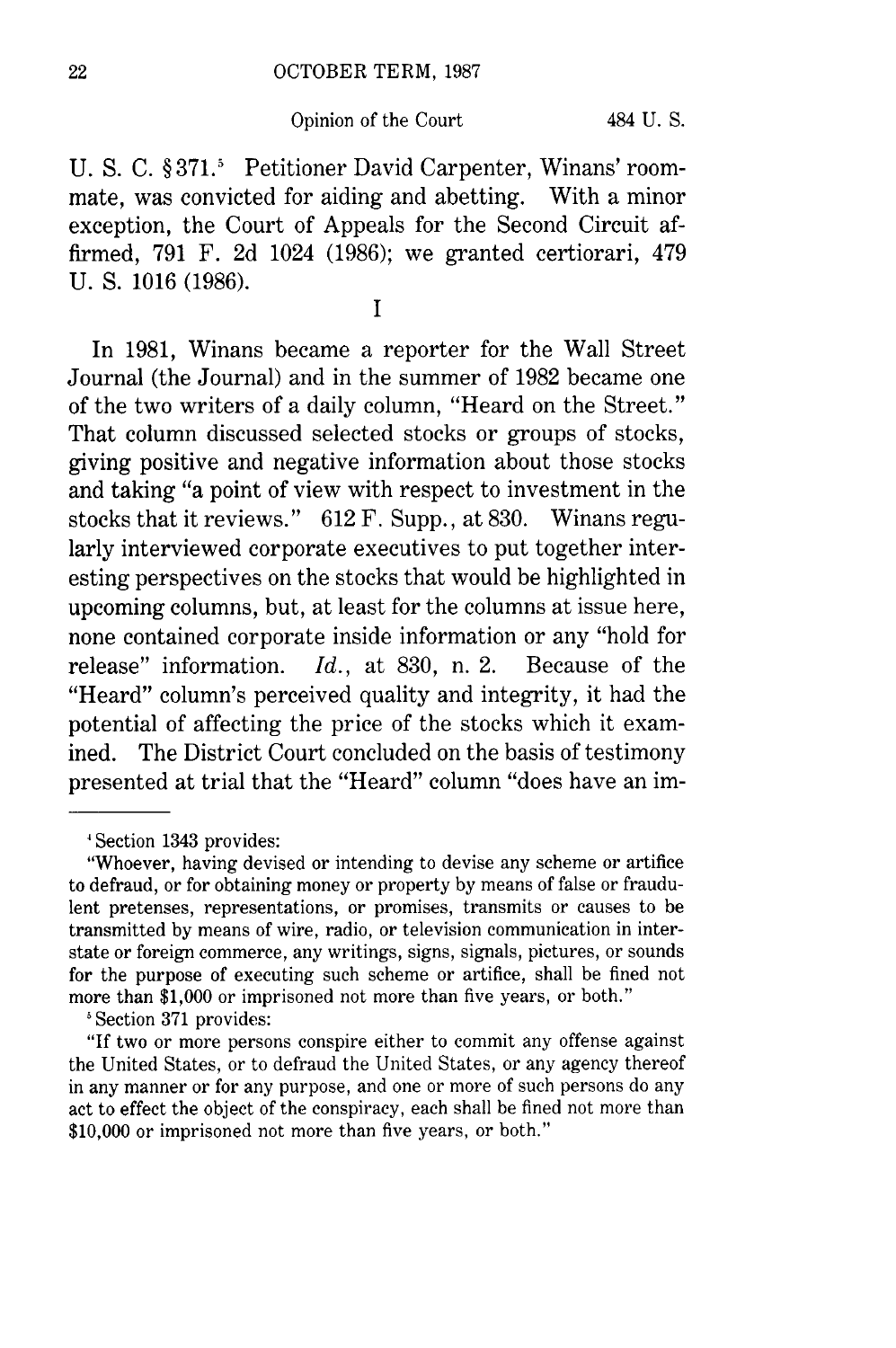pact on the market, difficult though it may be to quantify in any particular case." *Id.,* at 830.

The official policy and practice at the Journal was that prior to publication, the contents of the column were the Journal's confidential information. Despite the rule, with which Winans was familiar, he entered into a scheme in October 1983 with Peter Brant and petitioner Felis, both connected with the Kidder Peabody brokerage firm in New York City, to give them advance information as to the timing and contents of the "Heard" column. This permitted Brant and Felis and another conspirator, David Clark, a client of Brant, to buy or sell based on the probable impact of the column on the market. Profits were to be shared. The conspirators agreed that the scheme would not affect the journalistic purity of the "Heard" column, and the District Court did not find that the contents of any of the articles were altered to further the profit potential of petitioners' stock-trading scheme. *Id.,* at 832, 834-835. Over a 4-month period, the brokers made prepublication trades on the basis of information given them by Winans about the contents of some 27 "Heard" columns. The net profits from these trades were about \$690,000.

In November 1983, correlations between the "Heard" articles and trading in the Clark and Felis accounts were noted at Kidder Peabody and inquiries began. Brant and Felis denied knowing anyone at the Journal and took steps to conceal the trades. Later, the Securities and Exchange Commission began an investigation. Questions were met by denials both by the brokers at Kidder Peabody and by Winans at the Journal. As the investigation progressed, the conspirators quarreled, and on March 29, 1984, Winans and Carpenter went to the SEC and revealed the entire scheme. This indictment and a bench trial followed. Brant, who had pleaded guilty under a plea agreement, was a witness for the Government.

The District Court found, and the Court of Appeals agreed, that Winans had knowingly breached a duty of con-

23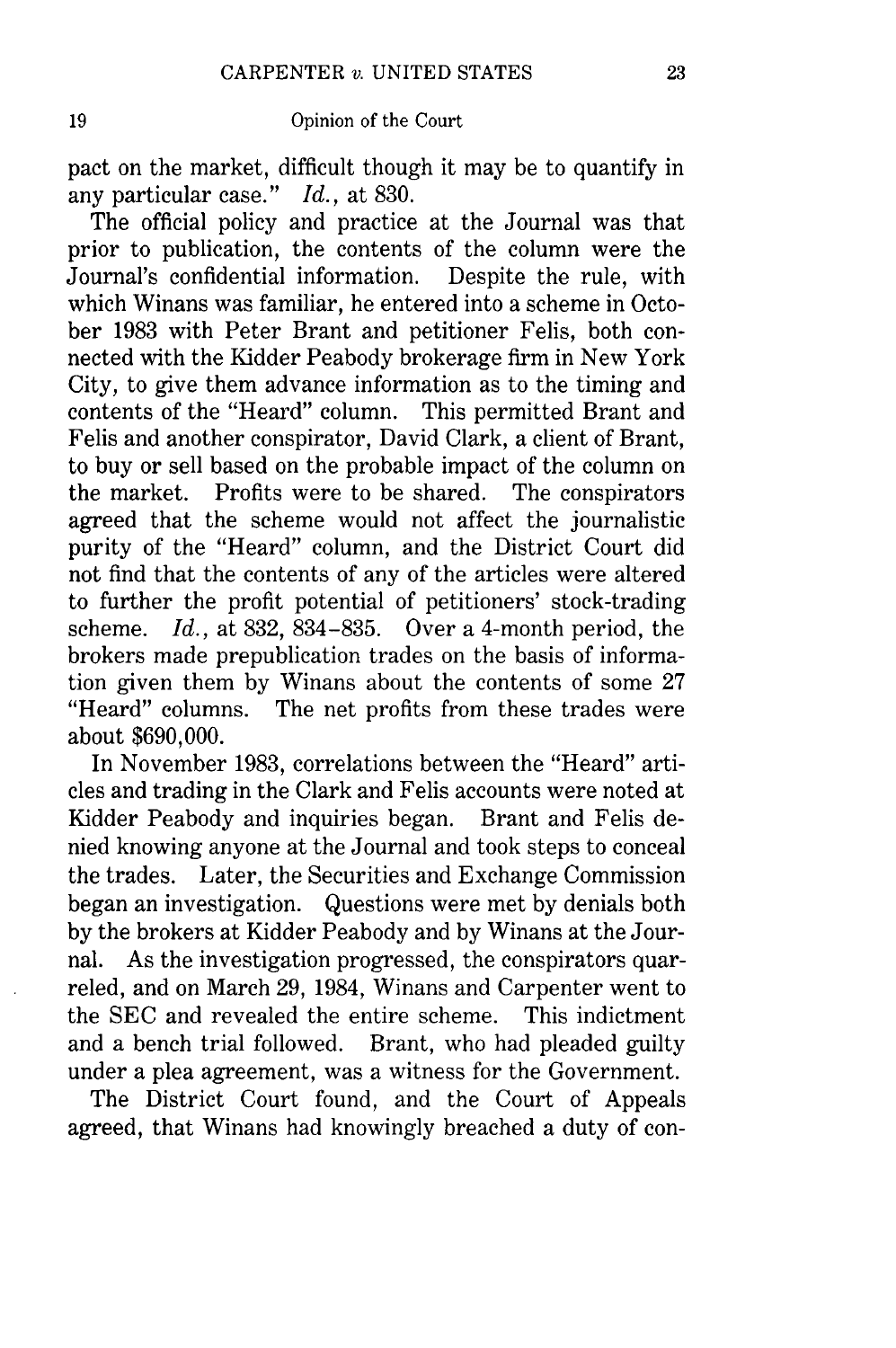fidentiality by misappropriating prepublication information regarding the timing and contents of the "Heard" column, information that had been gained in the course of his employment under the understanding that it would not be revealed in advance of publication and that if it were, he would report it to his employer. It was this appropriation of confidential information that underlay both the securities laws and mail and wire fraud counts. With respect to the § 10(b) charges, the courts below held that the deliberate breach of Winans' duty of confidentiality and concealment of the scheme was a fraud and deceit on the Journal. Although the victim of the fraud, the Journal, was not a buyer or seller of the stocks traded in or otherwise a market participant, the fraud was nevertheless considered to be "in connection with" a purchase or sale of securities within the meaning of the statute and the rule. The courts reasoned that the scheme's sole purpose was to buy and sell securities at a profit based on advance information of the column's contents. The courts below rejected petitioners' submission, which is one of the two questions presented here, that criminal liability could not be imposed on petitioners under Rule **10b-5** because "the newspaper is the only alleged victim of fraud and has no interest in the securities traded."

In affirming the mail and wire fraud convictions, the Court of Appeals ruled that Winans had fraudulently misappropriated "property" within the meaning of the mail and wire fraud statutes and that its revelation had harmed the Journal. It was held as well that the use of the mail and wire services had a sufficient nexus with the scheme to satisfy §§1341 and 1343. The petition for certiorari challenged these conclusions.

The Court is evenly divided with respect to the convictions under the securities laws and for that reason affirms the judgment below on those counts. For the reasons that follow, we also affirm the judgment with respect to the mail and wire fraud convictions.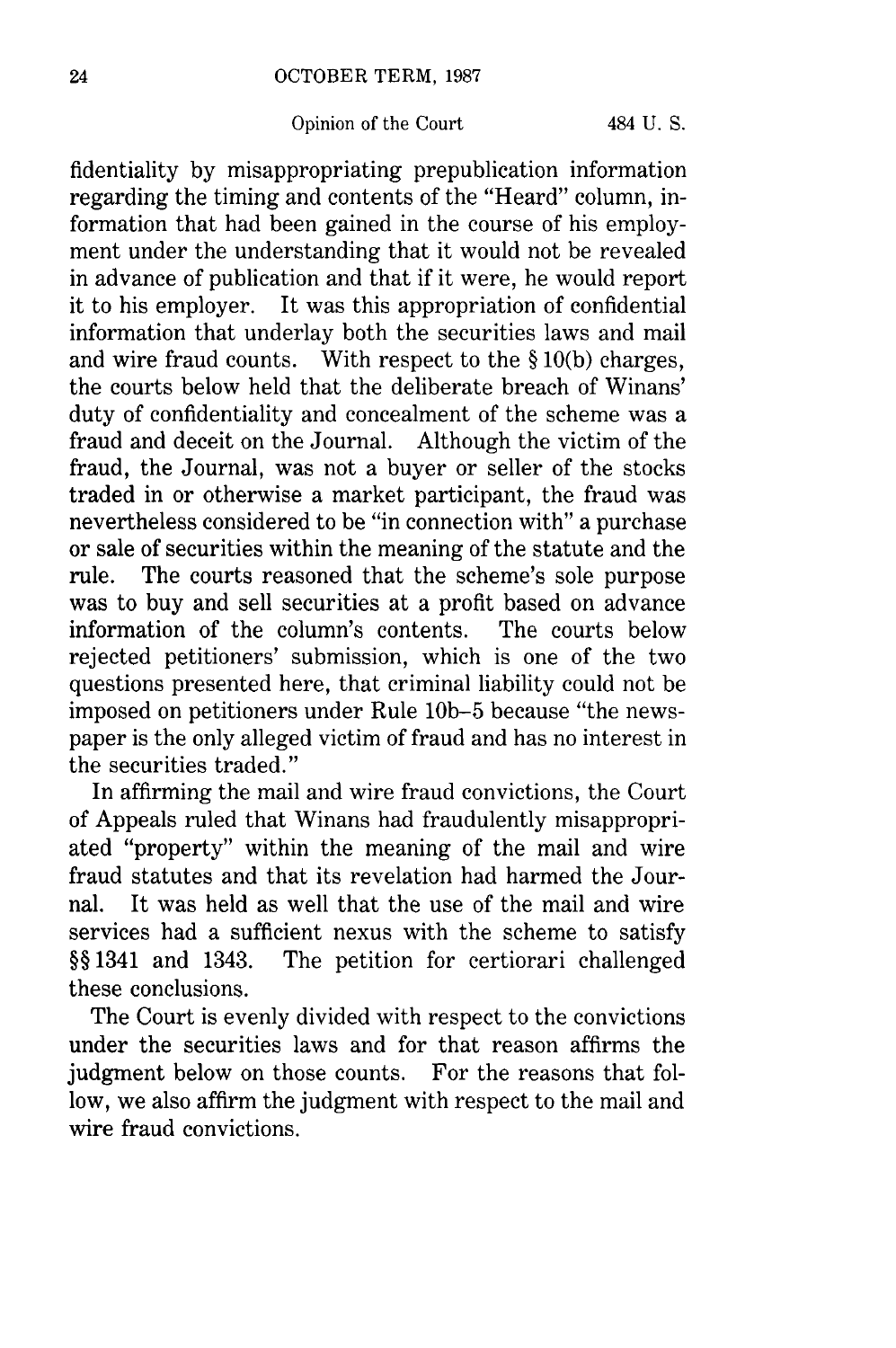19 Opinion of the Court

II

Petitioners assert that their activities were not a scheme to defraud the Journal within the meaning of the mail and wire fraud statutes; $\delta$  and that in any event, they did not obtain any "money or property" from the Journal, which is a necessary element of the crime under our decision last Term in *McNally* v. *United States,* 483 U. S. 350 (1987). We are unpersuaded by either submission and address the latter first.

We held in *McNally* that the mail fraud statute does not reach "schemes to defraud citizens of their intangible rights to honest and impartial government," *id.,* at 355, and that the statute is "limited in scope to the protection of property rights." *Id.,* at 360. Petitioners argue that the Journal's interest in prepublication confidentiality for the "Heard" columns is no more than an intangible consideration outside the reach of § 1341; nor does that law, it is urged, protect against mere injury to reputation. This is not a case like *McNally,* however. The Journal, as Winans' employer, was defrauded of much more than its contractual right to his honest and faithful service, an interest too ethereal in itself to fall within the protection of the mail fraud statute, which "had its origin in the desire to protect individual property rights." *Mc-Nally, supra,* at 359, n. 8. Here, the object of the scheme was to take the Journal's confidential business informationthe publication schedule and contents of the "Heard" column-and its intangible nature does not make it any less "property" protected by the mail and wire fraud statutes. *McNally* did not limit the scope of § 1341 to tangible as distinguished from intangible property rights.

Both courts below expressly referred to the Journal's interest in the confidentiality of the contents and timing of the "Heard" column as a property right, 791 F. 2d, at 1034-1035; 612 F. Supp., at 846, and we agree with that conclusion.

<sup>&</sup>lt;sup>6</sup>The mail and wire fraud statutes share the same language in relevant part, and accordingly we apply the same analysis to both sets of offenses here.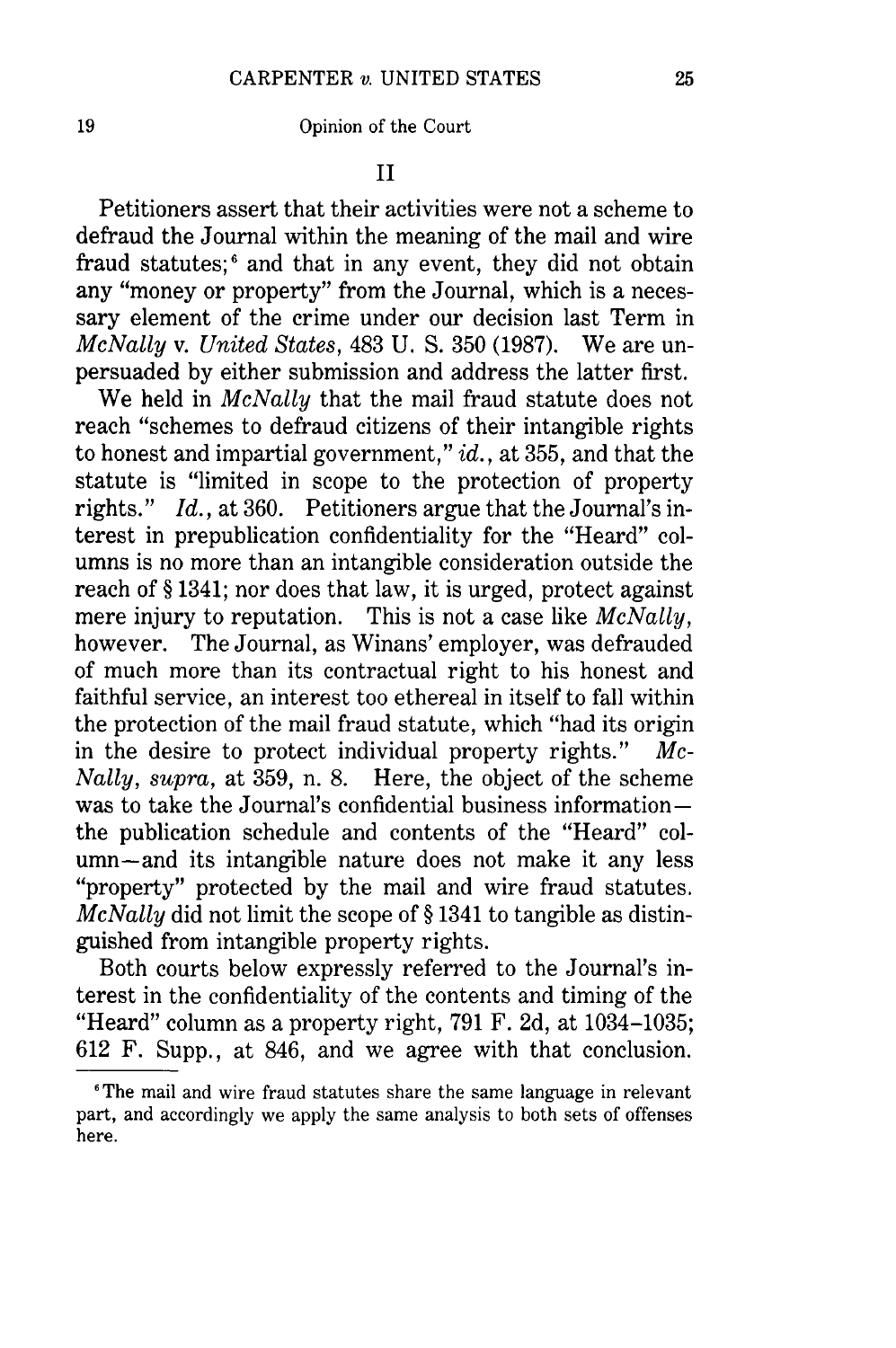Confidential business information has long been recognized as property. See *Ruckelshaus* v. *Monsanto* Co., 467 U. S. 986, 1001-1004 (1984); *Dirks v. SEC,* 463 U. S. 646, 653, n. 10 (1983); *Board of Trade of Chicago v. Christie Grain & Stock Co.,* 198 U. S. 236, 250-251 (1905); cf. 5 U. S. C. § 552(b)(4). "Confidential information acquired or compiled by a corporation in the course and conduct of its business is a species of property to which the corporation has the exclusive right and benefit, and which a court of equity will protect through the injunctive process or other appropriate remedy." 3 W. Fletcher, Cyclopedia of Law of Private Corporations **§** 857.1, p. 260 (rev. ed. 1986) (footnote omitted). The Journal had a property right in keeping confidential and making exclusive use, prior to publication, of the schedule and contents of the "Heard" column. *Christie Grain, supra.* As the Court has observed before:

"IN]ews matter, however little susceptible of ownership or dominion in the absolute sense, is stock in trade, to be gathered at the cost of enterprise, organization, skill, labor, and money, and to be distributed and sold to those who will pay money for it, as for any other merchandise." *International News Service v. Associated Press,* 248 U. **S.** 215, 236 (1918).

Petitioners' arguments that they did not interfere with the Journal's use of the information or did not publicize it and deprive the Journal of the first public use of it, see Reply Brief for Petitioners 6, miss the point. The confidential information was generated from the business, and the business had a right to decide how to use it prior to disclosing it to the public. Petitioners cannot successfully contend based on *Associated Press* that a scheme to defraud requires a monetary loss, such as giving the information to a competitor; it is sufficient that the Journal has been deprived of its right to exclusive use of the information, for exclusivity is an important as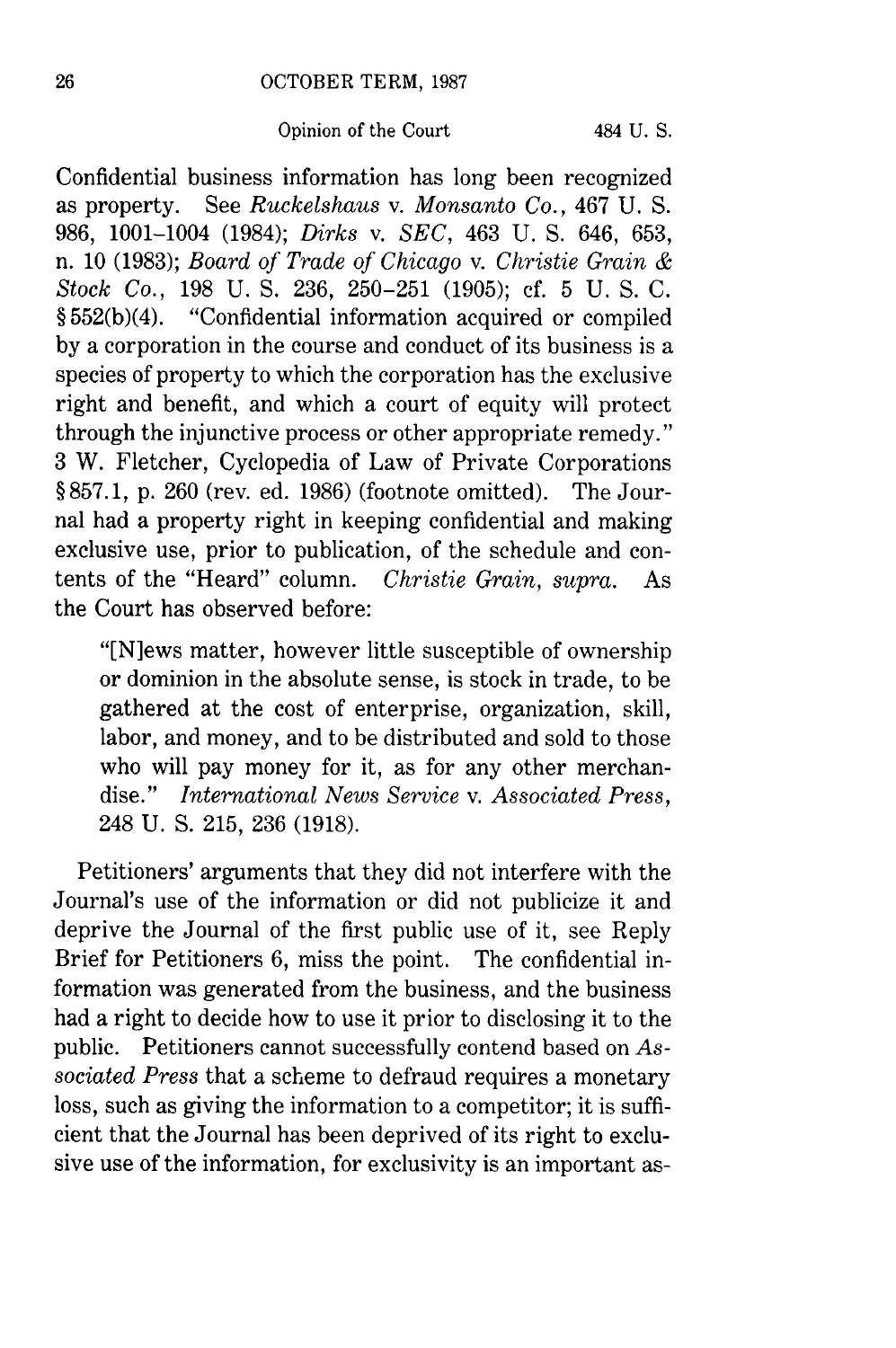pect of confidential business information and most private property for that matter.

We cannot accept petitioners' further argument that Winans' conduct in revealing prepublication information was no more than a violation of workplace rules and did not amount to fraudulent activity that is proscribed by the mail fraud statute. Sections 1341 and 1343 reach any scheme to deprive another of money or property by means of false or fraudulent pretenses, representations, or promises. As we observed last Term in *McNally,* the words "to defraud" in the mail fraud statute have the "common understanding" of "'wronging one in his property rights by dishonest methods or schemes,' and 'usually signify the deprivation of something of value by trick, deceit, chicane or overreaching."' 483 U. S., at 358 (quoting *Hammerschmidt* v. *United States,* 265 U. S. 182, 188 (1924)). The concept of "fraud" includes the act of embezzlement, which is "'the fraudulent appropriation to one's own use of the money or goods entrusted to one's care by another."' *Grin* v. *Shine,* 187 U. S. 181, 189 (1902).

The District Court found that Winans' undertaking at the Journal was not to reveal prepublication information about his column, a promise that became a sham when in violation of his duty he passed along to his co-conspirators confidential information belonging to the Journal, pursuant to an ongoing scheme to share profits from trading in anticipation of the "Heard" column's impact on the stock market. In *Snepp* v. *United States,* 444 U. S. 507, 515, n. 11 (1980) *(per curiam),* although a decision grounded in the provisions of a written trust agreement prohibiting the unapproved use of confidential Government information, we noted the similar prohibitions of the common law, that "even in the absence of a written contract, an employee has a fiduciary obligation to protect confidential information obtained during the course of his employment." As the New York courts have recognized: "It is well established, as a general proposition, that a person who acquires special knowledge or information by virtue of a confidential or fiduciary relationship with another is not free